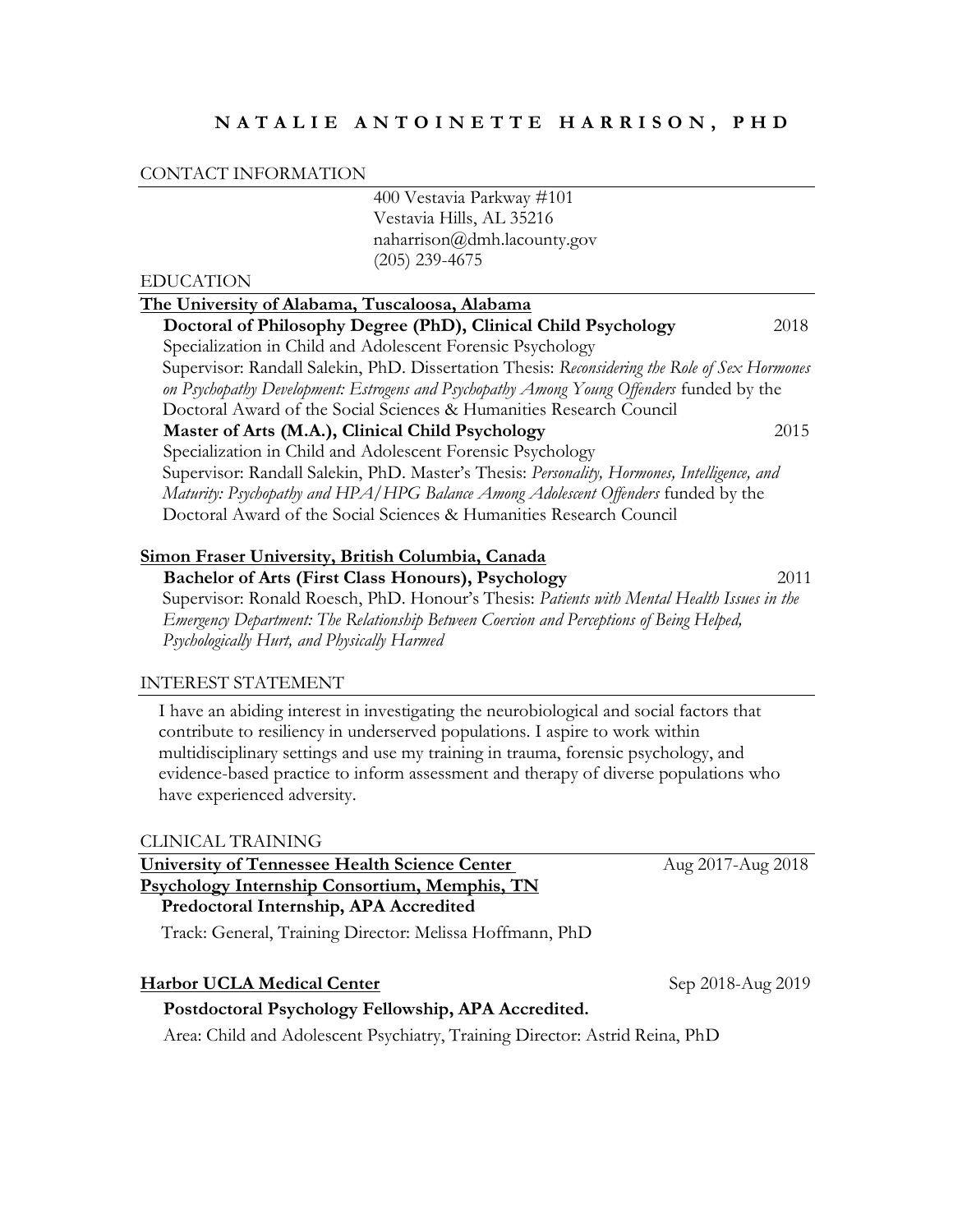#### CLINICAL EXPERIENCE

# **Safe Harbor Trauma Recovery Center (TRC)** Oct 2019-present **Harbor UCLA Medical Center, Torrance, CA**

#### *Clinical Psychologist II*

 Duties: Assertive outreach and engagement of victims of crime (all ages) within the hospital and after discharge. Providing case management to ensure engagement in services and improve health equity. Providing comprehensive assessment and evidence-based trauma therapies (e.g., **Prolonged Exposure** (PE), **Trauma Focused Cognitive Behavior Therapy** (CBT), **Dialectical Behavior Therapy** (DBT)/PE combined protocol, **Cognitive Processing Therapy)** to victims of crime and their families. Supervising externs and an unlicensed psychologist in assessment and psychotherapy. Facilitating lectures on CBT principles and techniques for social work and psychology externs. Program development and research planning in multidisciplinary teams, including emergency room doctors, social workers, peer advocates, psychiatrists, and psychologists. Co-facilitating community engagement and training to enhance awareness of traumainformed practice and available TRC services.

## **Child and Adolescent Psychiatry**  Sep 2018-Aug 2019

#### **Harbor UCLA Medical Center, Torrance, CA**

*Postdoctoral Psychology Fellow*

 Duties: Conducting adherent comprehensive **Dialectical Behavior Therapy** (i.e., DBT: individual therapy, co-leading group therapy, phone coaching, and consultation team) with high risk adolescents and transitional aged youth who engage in non-suicidal self-injury or suicidal behavior and meet at least three Borderline Personality Disorder (BPD) criteria using SCID-II. Using adaptations of **Cognitive Behavioral Therapy** (CBT; e.g., Trauma-Focused CBT) with children, adolescents, and transitional aged youth to target a variety of disorders, including posttraumatic stress disorder, major depression disorder, and social anxiety disorder. Providing **Consultation/Liaison services** to children and adolescents following traumatic events within the Pediatric Intensive Care Unit and General Pediatric Unit; duties include screening for psychological disorders, brief bedside psychotherapy, and providing recommendations to staff and family to reduce re-traumatization/manage symptoms and link to appropriate services. Providing risk assessment and brief psychotherapy within the **Adolescent Psychiatric Emergency Department** using the Family Intervention for Suicide Prevention (FISP) model. Providing **direct supervision** of therapy cases and evaluation for predoctoral psychology externs. Acting as a member of the **Diversity Committee** to enhance cultural humility and approachability of the current fellowship climate in an effort to increase diversity among faculty and trainees.

#### **Healthy Lifestyle Clinic** April 2018-Aug 2018

#### **Le Bonheur Children's Hospital, Memphis, TN**

#### *Predoctoral Psychology Intern*

Duties: Conducting intakes and group therapy with children and adolescents who meet criteria for obesity to assist in establishing healthy routines.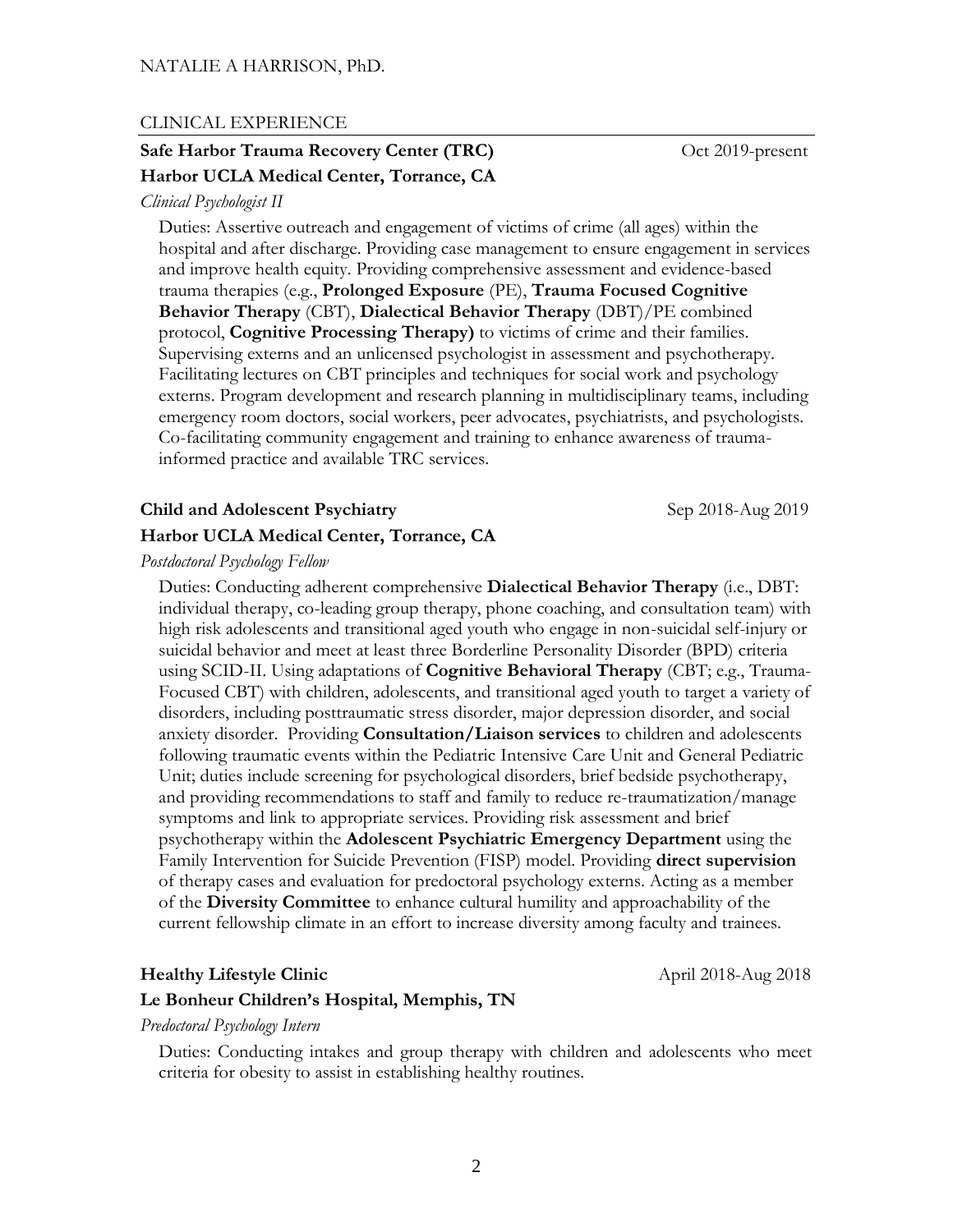**Parent Child Interaction Therapy** Aug 2017-Aug 2018

# **University of Tennessee Health Science Center, Memphis, TN**

*Predoctoral Psychology Intern; Co-therapist*

Duties: Providing parents with psychoeducation on how improving parent-child interactions can decrease behavioral issues, improve self-esteem, and improve emotion regulation skills. Coding and live coaching of child-directed and parent directed interactions. Scoring and recording weekly assessments (ECBI). Certification eligible.

## **Pediatric Psychology, Memphis, TN** Dec 2017-Aug 2018

# **St. Jude Children's Research Hospital**

*Predoctoral Psychology Intern*

Duties: Providing inpatient and outpatient consultation and follow-up clinical care for children and adolescents with cancer and blood disorders. Collaborating with multidisciplinary teams. Conducting clinical psychological assessments.

# **The Division of Child and Adolescent Psychiatry** Aug 2017-Dec 2018 **University of Tennessee Health Science Center, Memphis, TN**

*Predoctoral Psychology Intern*

 Duties: Collaborating with psychiatrists/psychiatry fellows as part of the Consultation/Liaison service for LeBonheur Children's Medical Center. Attending and leading didactics on motivational interviewing, parent management, and CBT. Conducting intakes and carrying a caseload of twelve to fifteen child and adolescent therapy cases within a psychiatry outpatient clinic. Three female adolescent clients with emotional dysfunction and complex trauma were maintained until August 2018.

# **Juvenile Court of Memphis & Shelby County** Dec 2017-April-2018 **University of Tennessee Health Science Center, Memphis, TN**

*Predoctoral Psychology Intern*

 Duties: Court-ordered evaluations for high-risk juvenile offenders. Scoring and interpreting a comprehensive battery with file review to identify mental health issues, special needs, and risks, while offering recommendations to the Court regarding treatment, psychoeducational, vocational, mentoring, and/or other intervention services.

# **West Tennessee Forensic Services, Inc.** Aug 2017-Dec 2017

# **University of Tennessee Health Science Center, Memphis, TN**

*Predoctoral Psychology Intern*

Duties: Conducting court-ordered evaluations and tests of malingering at various men's and women's jails in Shelby County and juvenile detention to assess competency to stand trial and criminal responsibility. Writing brief comprehensive summaries of interviews. Observing expert testimony regarding discrepant competency decisions.

3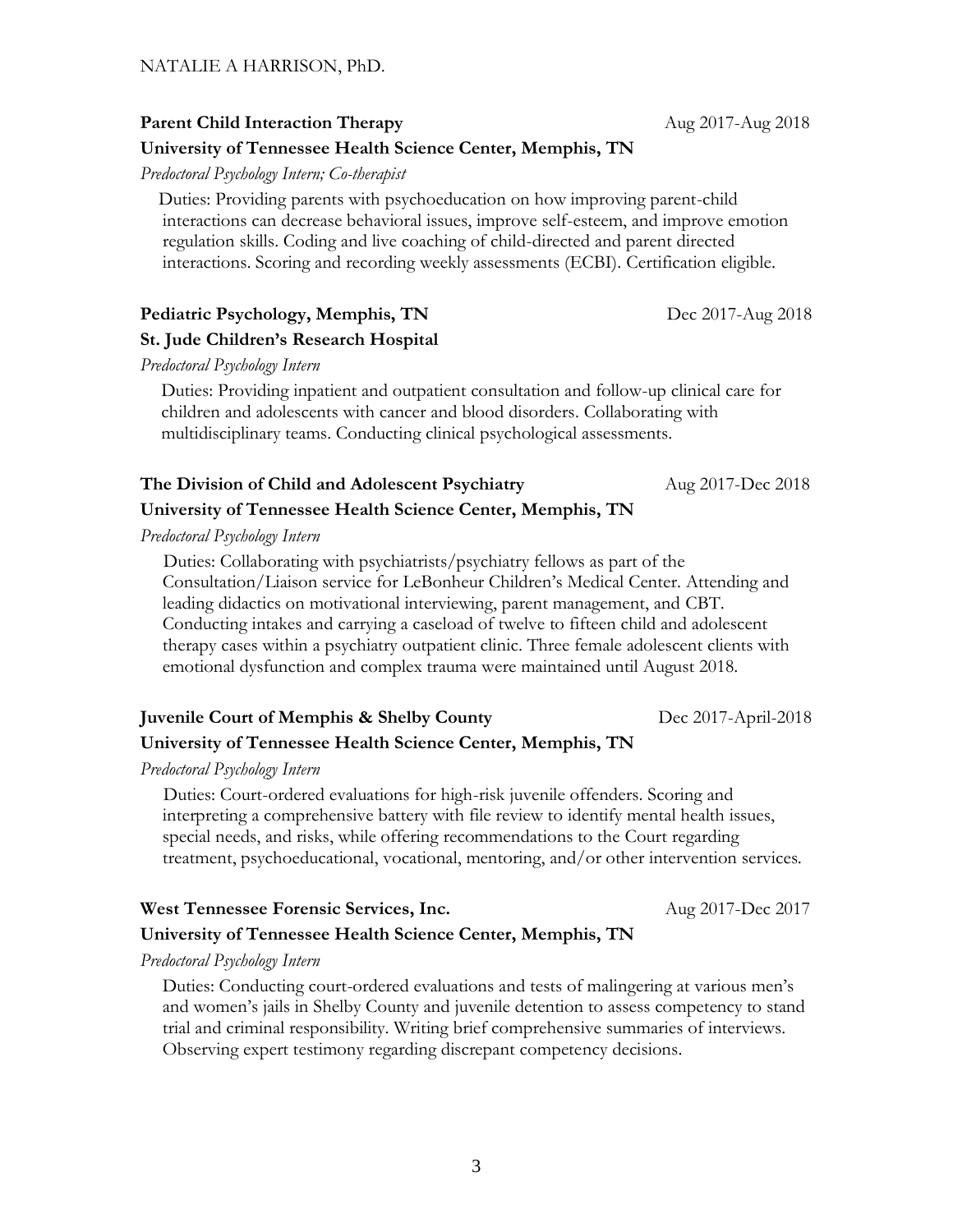#### **The UA Psychology Clinic**

#### **The University of Alabama, Tuscaloosa, AL**

*Clinic Graduate Teaching Assistant* Aug 2016-Aug 2017

Duties: Preparing and administering psychological testing at a local community mental health center (Indian Rivers Mental Health Center, Tuscaloosa), a **female juvenile custody center (Working on Womanhood)**, and the UA Psychology Clinic. Scoring and interpreting psychological tests to write clinical integrated diagnostic reports with recommendations.

# Betty Shirley Clinic, The University Medical Center **Aug 2015-Aug 2016 The University of Alabama, Tuscaloosa, AL**

*Student Therapist*

Duties: Maintaining a caseload of 10-15 clients of varying ages (3-67) and complexity. Presenting problems included panic, depression, separation anxiety, and complex trauma. Co-leading family therapy using Family Systems Therapy. Modifying and co-leading group therapy for pain management, adapted from the Cognitive Therapy for Chronic Pain protocol by Beverly Thorn, PhD. Three of these clients were maintained until August 2017.

#### **The UA Psychology Clinic**

## **The University of Alabama, Tuscaloosa, AL**

*Advanced Child Student Therapist* Aug 2014-Aug 2017

 Duties: Maintaining a caseload of three to four child cases of varying complexity. Maintaining an additional caseload of two to three clients from the Disruptive Behavior Clinic (providing evidenced based individual therapy for disruptive behaviors with parent training) and Anxiety Clinic (training on delivering Modular CBT for child anxiety disorders. Administering and interpreting the ADIS-IV to diagnose and develop a treatment plan. Administering exposure therapy for social anxiety).

# **ADHD Clinic, The University Medical Center Aug 2014-Aug 2015 The University of Alabama, Tuscaloosa, AL**

*Student Intern*

 Duties: Conducting clinical interviews for attention deficit hyperactivity disorder related doctor appointments. Intelligence and achievement testing. Integrating clinical interview, self-report, and test results into a diagnostic report with recommendations.

## **The UA Psychology Clinic**

#### **The University of Alabama, Tuscaloosa, AL**

*Peer Supervisor* June 2015-Aug 2016

Duties: Providing weekly individual supervision for four  $2<sup>nd</sup>$  year basic practicum students (cases across the lifespan) and one 3rd year advanced child practicum student, including video review and progress note revisions. Weekly group meetings, including didactics, discussions of relevant research and literature, and preparation for case conferences.

4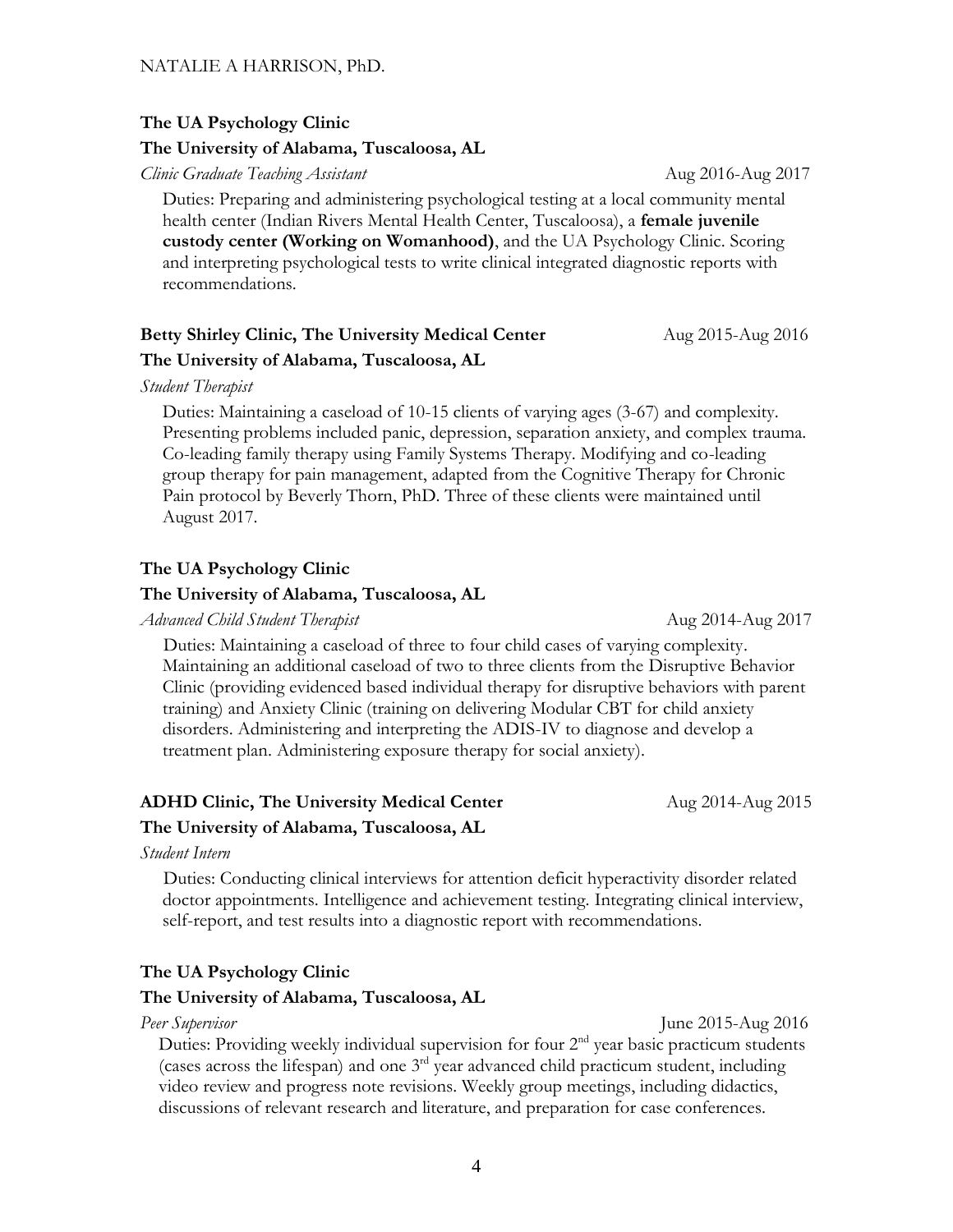*Basic Practicum Student Therapist* Aug 2013-Aug 2014 Duties: Maintaining a caseload of four to five clients ranging in age (9-55), gender, ethnicity, and presenting complaints.

# **Vacca Campus, Department of Youth Services Custody Center** Jan 2013-Aug 2015 **Birmingham, AL**

## *Student Therapist*

 Duties: Intake interviews with incoming adolescent offenders. Co-developing service plans for adolescent offenders. Co-leading group therapy sessions with inmates based on a Positive Psychology Intervention protocol and adapted Dialectical Behavior Therapy (DBT) protocol. Individual therapy with low risk and serious juvenile offenders. Coleading family meetings between youth and their parents/guardians with the youth's case manager, to discuss family circumstances and discord that may impact the youth's coping ability and behavior within the facility.

#### PEER-REVIEWED PUBLICATION-ARTICLES

- **Harrison, N. A.,** Earley, R., & Salekin, R. T. (under review). Reconsidering the role of sex hormones in psychopathy development: Estrogen and psychopathy among male justiceinvolved youth. *Psychophysiology*.
- Gillen, C. T. A., Lee, Z., Salekin, K. L., Iselin, A. M. R., **Harrison, N. A.,** Clark, A. P., Colins, O. F., & Salekin, R. T. (2018). Psychopathy and emotional skills in adolescents. *Journal of Psychopathology and Behavioral Assessment.*
- Watts, A. L., Salekin, R. T., **Harrison, N.,** Clark, A., Waldman, I. D., Vitacco, M. J., & Lilienfeld, S. O. (2016). Psychopathy: Relations with three conceptions of intelligence. *Personality Disorders: Theory, Research, and Treatment,* DOI: http:// dx.doi.org/10.1037/per0000183
- **Harrison, N**., Mordell, S., Roesch, R., & Watt, K. (2015). Patients with mental health issues in the emergency department: The effect of coercion on patients' experiences. *International Journal of Forensic Mental Health, 14*, 161–171. DOI: 10.1080/14999013.2015.1073195
- Dixon-Gordon, K., **Harrison, N.**, & Roesch, R. (2012). Non-suicidal self-injury within offender populations. *International Journal of Forensic Mental Health, 11,* 33-50*.* DOI: 10.1080/14999013.2012.667513

#### BOOK CHAPTERS

- Salekin, R. T., Kubak, F. A., Lee, Z., **Harrison, N.**, & Clark, A. P. (2018). Deception in children and adolescents. In R. Rogers (4<sup>th</sup> eds.), *clinical assessment of deception and malingering*. New York: Guilford Press.
- Salekin, R. T, MacDougall, E. A. M., & **Harrison, N. A.** (2016) developmental maturity and sophistication-maturity: Learning more about its purpose and assessment. In K. Heilbrun,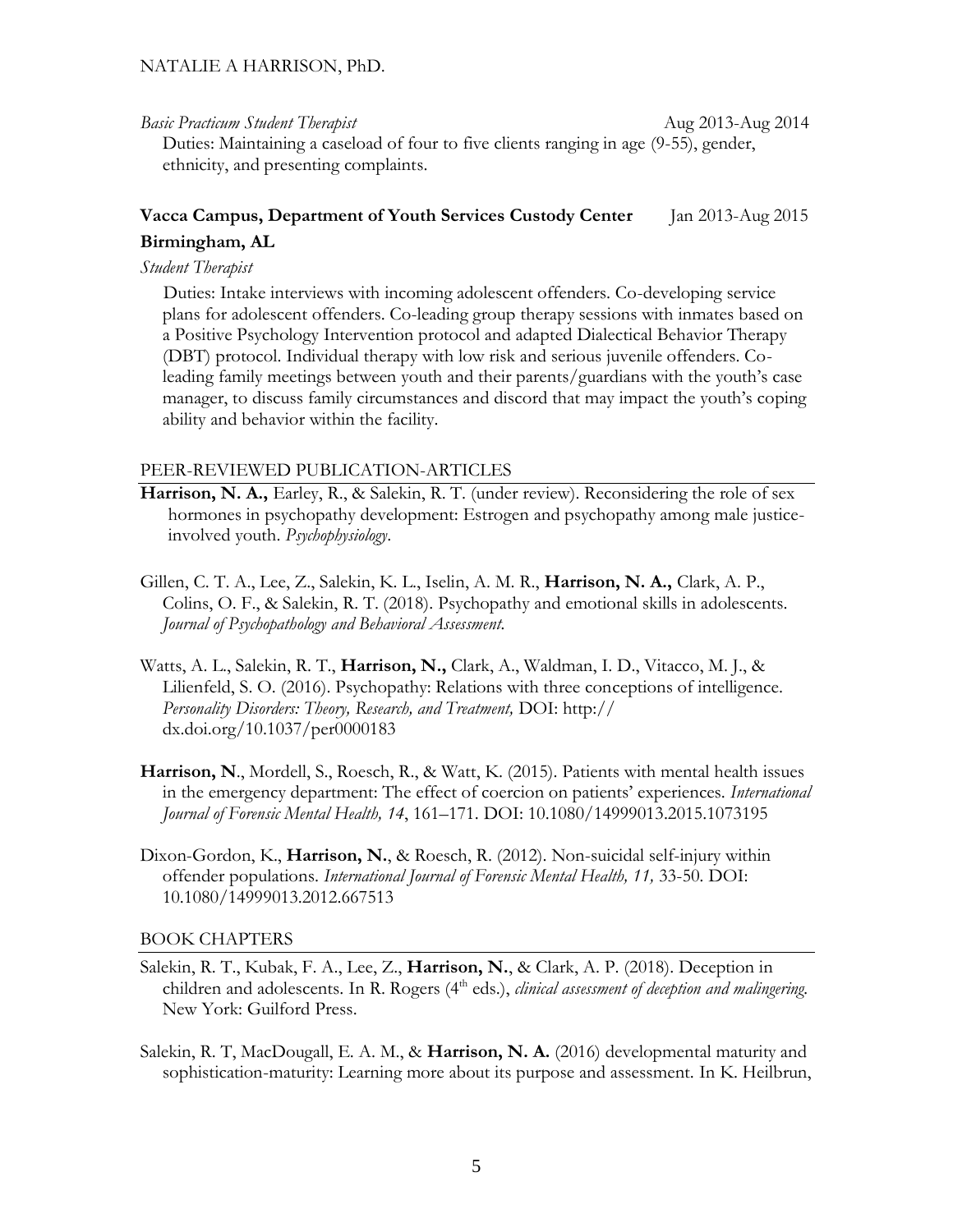D. DeMatteo, & N. E. S. Goldstein (Eds.), *APA handbook of psychology and juvenile justice.* New York: Oxford University Press.

#### PEER-REVIEWED PROFESSIONAL PAPER PRESENTATIONS

- Salekin, R. T., Gillen, C., **Harrison, N.**, Clark, A. P. & Colins, O. F. (2017, May). *Child psychopathy and its dimensions in relation to emotional skills: The importance of considering different dimensions.* Presentation at the Society for the Scientific Study of Psychopathy, Antwerp, Belgium.
- Clark, A., **Harrison, N.**, & Salekin, R., Gable, P. (2016, October). *Risk, treatment amenability, and P3 in adolescent offenders: Preliminary findings.* Presentation at the Annual Association for Behavioral and Cognitive Therapy Convention, New York, NY.
- **Harrison, N.**, & Salekin, R. (2016, March). *Psychopathy, intelligence, and HPA/HPG balance among adolescent offenders.* Presentation at the Annual American Psychology and Law Society Conference, Atlanta, GA.
- **Harrison, N.**, & Salekin, R. (2015, March). *Personality, and hormones: Psychopathy and HPA/HPG balance among adolescent offenders*. Presentation at the Annual American Psychology and Law Society Conference, San Diego, CA.
- **Harrison, N**., Clark, A., & Salekin, R. (2014, March). *Contributions of specific psychosocial maturity and treatment amenability features to antisocial processing among adolescent offenders.* Presentation at the Annual American Psychology and Law Society Conference, New Orleans, LA.

#### PEER-REVIEWED PROFESSIONAL POSTER PRESENTATIONS

- **Harrison, N**., & Salekin, R. (2014, August). *Personality, hormones, and crime: Stress reactivity among adolescent offenders.* Poster Presentation at the Annual American Psychological Association Convention, Washington, DC.
- Ang, X., **Harrison, N.**, & Salekin, R. (2013, April). *Callous-unemotional traits and emotional experiences: A mixed methods approach.* Poster Presentation at the Biannual Meeting for the Study of Research in Child Development, Seattle, WA.
- **Harrison, N**., Mordell, S., & Roesch, R. (2013, March). *Patients with mental health emergencies in the emergency department: The effect of coercion on patients' experiences.* Poster Presentation at the Annual American Psychology and Law Society Conference, Portland, OR.
- Turner, B., Dixon-Gordon, K., **Harrison N**., Mackala, S. & Chapman, A. (2011, November). *Interpersonal problems and borderline personality: The role of anger expression and rumination.* Poster Presentation at the Annual Association for Behavioral and Cognitive Therapy Convention, Toronto, OT.
- Dixon-Gordon, K.L., **Harrison, N.A.**, Turner, B.J., & Chapman, A.L (2011, June). *Differential parasympathetic and dissociative responses to social rejection between individuals who engage in NSSI and controls*. Poster Session at the 4th Annual meeting of the International Society for the Study of Self-Injury, New York, NY.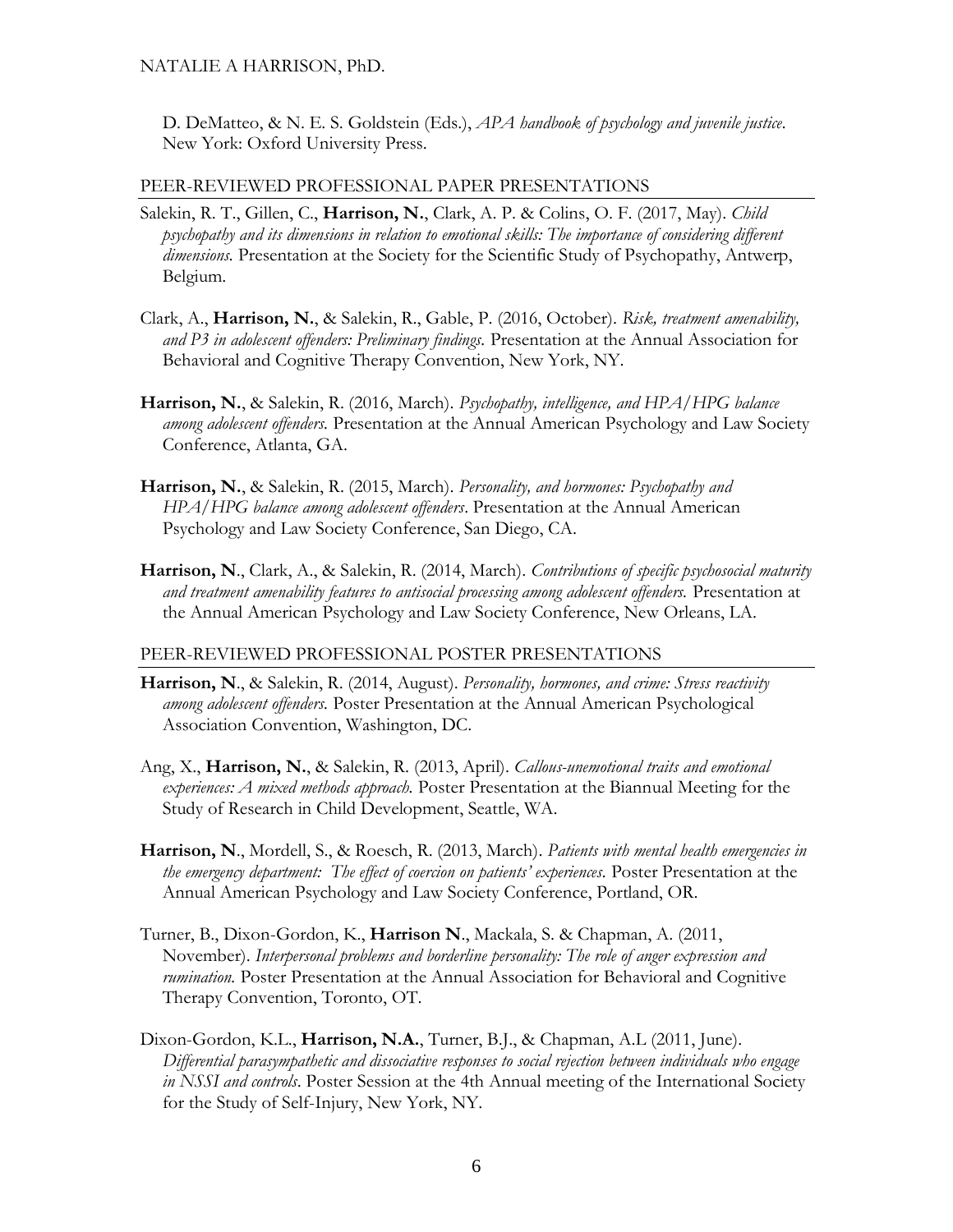Turner, B., Chapman, A. & **Harrison N.** (2010, November). *Assessing protective factors for nonsuicidal self-injury: Development of the barriers to self-injury inventory*. Poster Presentation at the Annual Association for Behavioral and Cognitive Therapy Convention, Special Interest Group Session, San Francisco, CA.

#### RESEARCH EXPERIENCE

## **Child and Adolescent Psychopathy Lab** Sept 2012-Oct 2012 **Xinying Ang, Psychology Department P.I. The University of Alabama, Tuscaloosa, AL** *Research Assistant Callous-Unemotional Traits and Emotional Experiences: A Mixed Methods Approach* Duties: Helping develop categories for responses to open-ended questions. Coding

qualitative data into categories.

#### **Personality and Emotion Research Lab** July 2009-Aug 2012 **Alexander Chapman, PhD, Psychology Department, P.I. Simon Fraser University, Burnaby, B.C.**

*Schedule Coordinator, Grant Coordinator, & Study Coordinator Borderline Personality Disorder and Emotion Regulation in Daily Life* funded by Standard Research Grant. *Developing Measures of Interpersonal Sensitivity in Borderline Personality Disorder funded by* Research Development Initiatives of the Social Sciences & Humanities Research Council

Duties: Corresponding with participants to provide information about ongoing studies and scheduling them for experiments, including a DBT treatment study. Managing and creating excel spreadsheets and performing data analyses using SPSS to determine the levels of BPD traits among undergraduate participants. Supervising and training study staff, undergraduates and volunteers on psychophysiological data collection, data scoring, data cleaning, and other study protocol. Compiling information and performing literature reviews in preparation for applying for grant funding. Managing expenses and preparing expense claims.

# **Mental Health and Youth Justice Lab** July 2011-Aug 2012 **Jodi Viljoen, PhD, Psychology Department, P.I. Simon Fraser University, Burnaby, B.C.**

*Youth Interviewer & File Coder*

*Youth on Probation* funded by Michael Smith Foundation for Health Research

Duties: Conducting interviews with youth sentenced to probation. Reviewing legal files belonging to youth. Coding various risk assessments based on the interview and file information.

**Ronald Roesch, PhD, Psychology Department** June 2010-July 2010 **Sarah Mordell, MA, Psychology Department, P.I. Simon Fraser University, Burnaby, B.C.** *Volunteer Research Assistant*

*Mental Health in the Emergency Department of Vancouver General Hospital*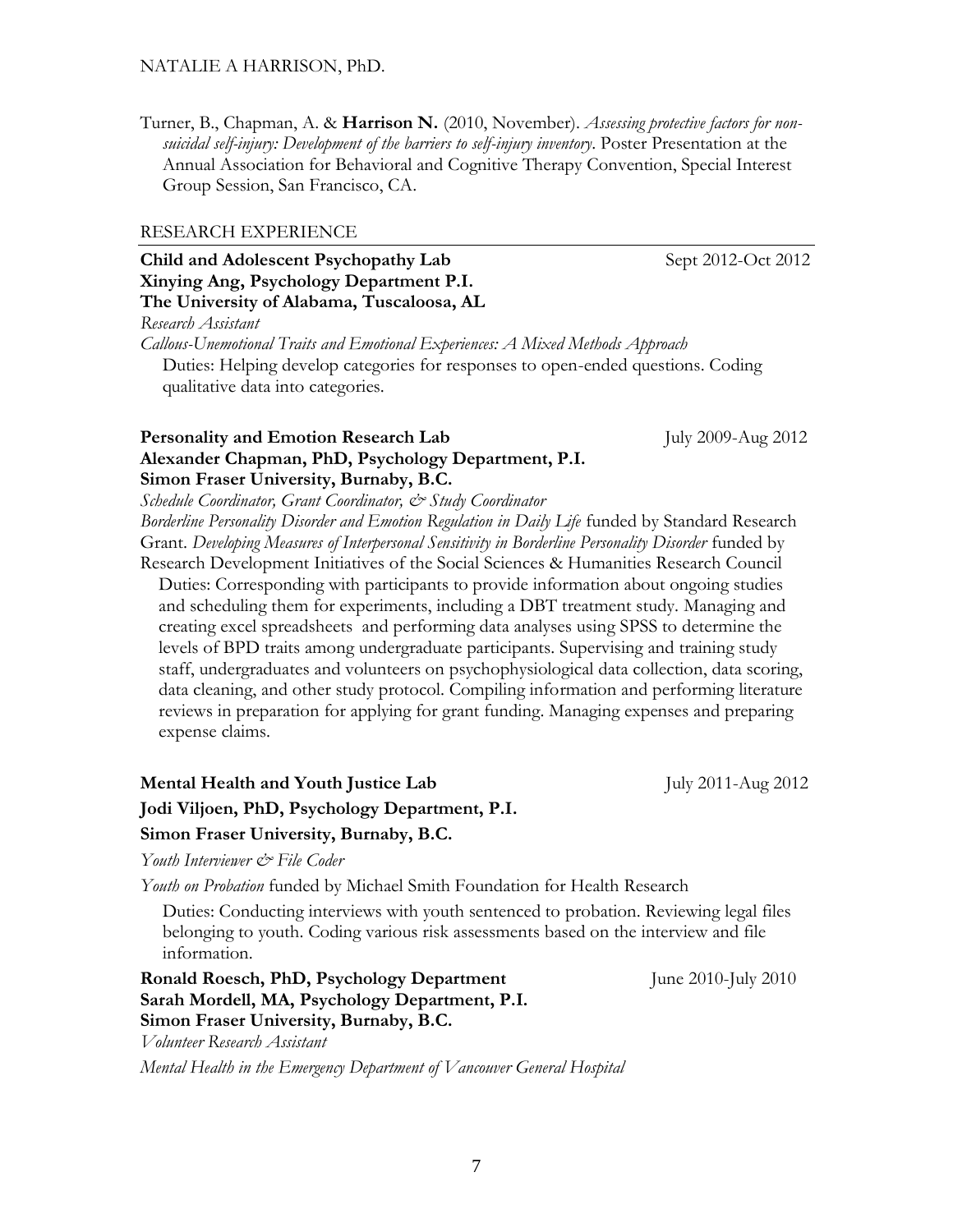Duties: Coding juvenile offender probation files to assess adherence with intensive supervision and support probation protocol. Involved in coding hospital chart data of 250 mental health emergency cases.

| <b>INVITED PRESENTATIONS</b>                                                            |                 |
|-----------------------------------------------------------------------------------------|-----------------|
| Clinical Issues: Suicide Risk Assessment and Safety Planning                            | Jan 2019        |
| Presenters: Claudia Avina, PhD, Natalie Harrison, PhD, and Haley Murphy, PhD            |                 |
| Location: TIES for Families                                                             |                 |
|                                                                                         |                 |
| CLINICAL TRAINING WORKSHOPS                                                             |                 |
| Symposium on Infant and Toddler Mental Health and ACEs<br>Presented by Bruce Perry      | <b>May 2019</b> |
| <b>Trauma and Early Brain Development</b>                                               | March 2019      |
| Presented by Lisa Althen, PhD, TIES for Families                                        |                 |
|                                                                                         |                 |
| iCARE Training                                                                          | Sep 2018        |
| Presented by Lisa Althen, PhD, TIES for Families                                        |                 |
|                                                                                         |                 |
| 2-Day Dialectical Behavior Therapy and 1-Day DBT Nuts and Bolts                         | Sep 2018        |
| Presented by Lynn McFarr, PhD, Janice Jones, PhD, Lisa Bolden, PhD, and Holli           |                 |
| Granato, PhD, Harbor UCLA Medical Center                                                |                 |
| <b>Dialectical Behavior Therapy for Adolescents</b>                                     | Sep 2018        |
| Presented by Claudia Avina, PhD, Harbor UCLA Medical Center                             |                 |
|                                                                                         |                 |
| <b>Acceptance and Commitment Therapy</b>                                                | Sep 2018        |
| Presented by Jessica Schneider, PhD and Lynn McFarr, PhD, Harbor UCLA Medical<br>Center |                 |
| Leadership Education in Neurodevelopmental and Related Disabilities Aug-Dec 2017        |                 |
| (LEND) Training                                                                         |                 |
| Presented by Zachary DeBerry, MS, RDN, LDN, LEND Training Coordinator, Boling           |                 |
| Center for Developmental Disabilities-UTHSC, Memphis, TN                                |                 |
| Therapy with Coerced or Reluctant Client                                                | Nov 2015        |
| Presented by Stanley Brodsky, PhD, Psychology Department                                |                 |
| The University of Alabama, Tuscaloosa, AL                                               |                 |
| SPECIALTY TRAINING                                                                      |                 |

**Youth Risk Assessments**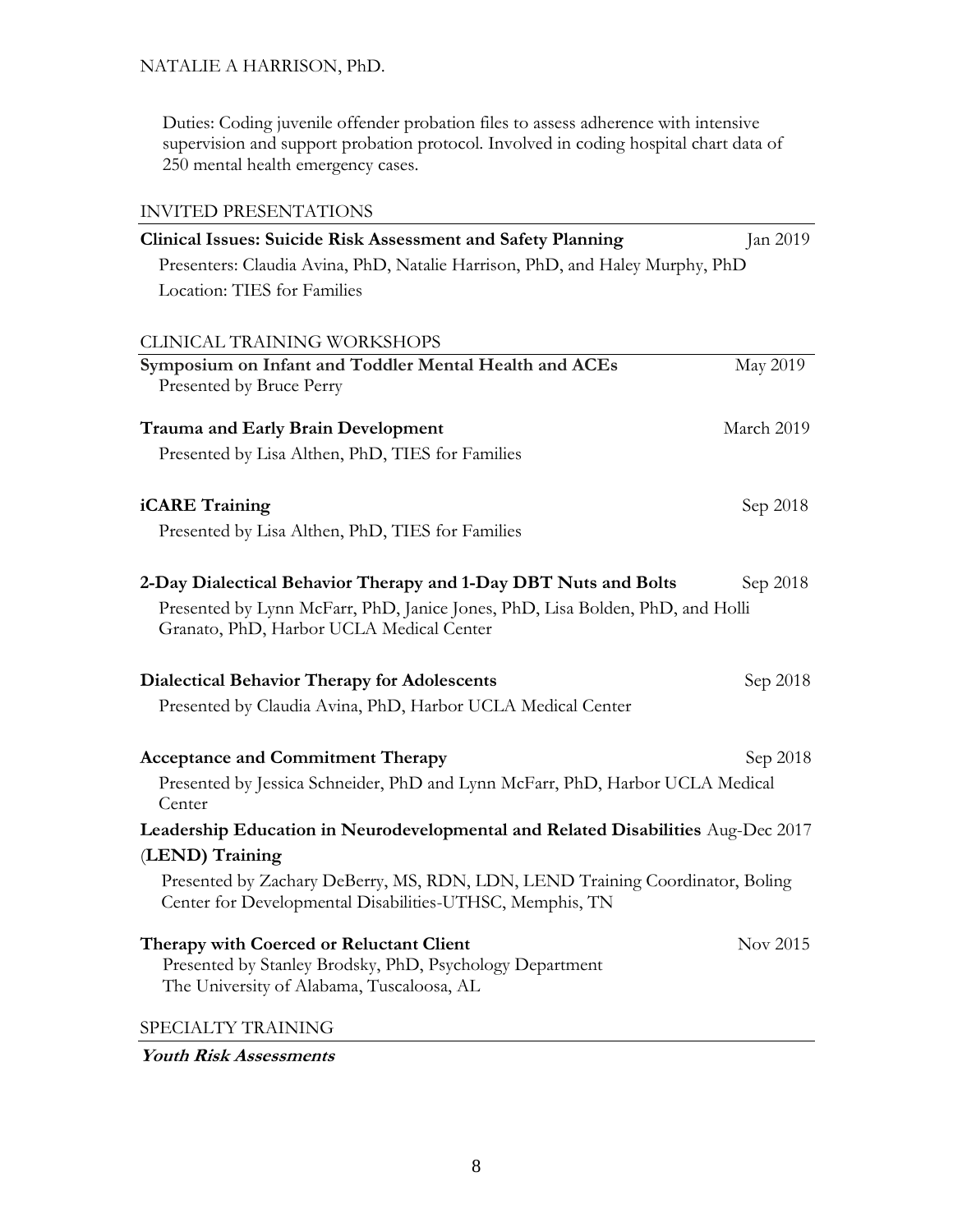Psychopathy Check List-Youth Version (PCL:YV); Youth Level of Service/Case Management Inventory 2.0 (YLS-CMI); Short-Term Assessment of Risk and Treatability (START); Structured Assessment of Violence Risk in Youth (SAVRY).

## **Psychophysiological Analyses**

Cleaning, preparing, and scoring heart rate variability (HRV), respiratory sinus arrhythmia (RSA), cardiac pre-ejection period (PEP), and skin conductance response (SCR) using Mindware Software; Extracting and conducting enzyme immunoassay of cortisol and testosterone samples.

#### TEACHING EXPERIENCE

| Introduction to Psychology (PY 101)<br><b>Psychology Department</b>                                                                                                                                                          | Fall 2015             |
|------------------------------------------------------------------------------------------------------------------------------------------------------------------------------------------------------------------------------|-----------------------|
| The University of Alabama, Tuscaloosa, AL<br>Graduate Student Instructor                                                                                                                                                     |                       |
| <b>Statistics for the Behavioral Sciences (PY211)</b><br>Jessy Minney, MA, Graduate Student Instructor, Psychology Department<br>The University of Alabama, Tuscaloosa, AL<br><b>Graduate Teaching Assistant</b>             | <b>Fall 2012</b>      |
| Child Psychology (PY461)<br>Joseph Dixon, PhD, Sessional Instructor, Psychology Department<br>The University of Alabama, Tuscaloosa, AL<br><b>Graduate Teaching Assistant</b>                                                | Fall 2012             |
| Introduction to Psychology (PY 101)<br>Alberto Jiménez-Camargo, MA, Graduate Student Instructor,<br>Psychology Department, The University of Alabama, Tuscaloosa, AL<br><b>Graduate Teaching Assistant</b>                   | Fall 2012             |
| <b>Introduction to Research Methods in Psychology</b><br>(PSYC 201QW) Cathy McFarland, PhD, Professor, Psychology Department<br>Simon Fraser University, Burnaby, B.C.<br>Teaching Assistant                                 | Fall 2011-Spring 2012 |
| Brain, Mind and Society (PSYC 109W)<br>V. Gordon Rose, PhD, Lecturer, Psychology Department<br>Owen Thomas, PhD, Sessional Instructor, Psychology Department<br>Simon Fraser University, Burnaby, B.C.<br>Teaching Assistant | Fall 2010-Summer 2011 |
| PROFESSIONAL SERVICE                                                                                                                                                                                                         |                       |
| <b>Social Science and Medicine</b>                                                                                                                                                                                           | Spring 2017           |

*Reviewer*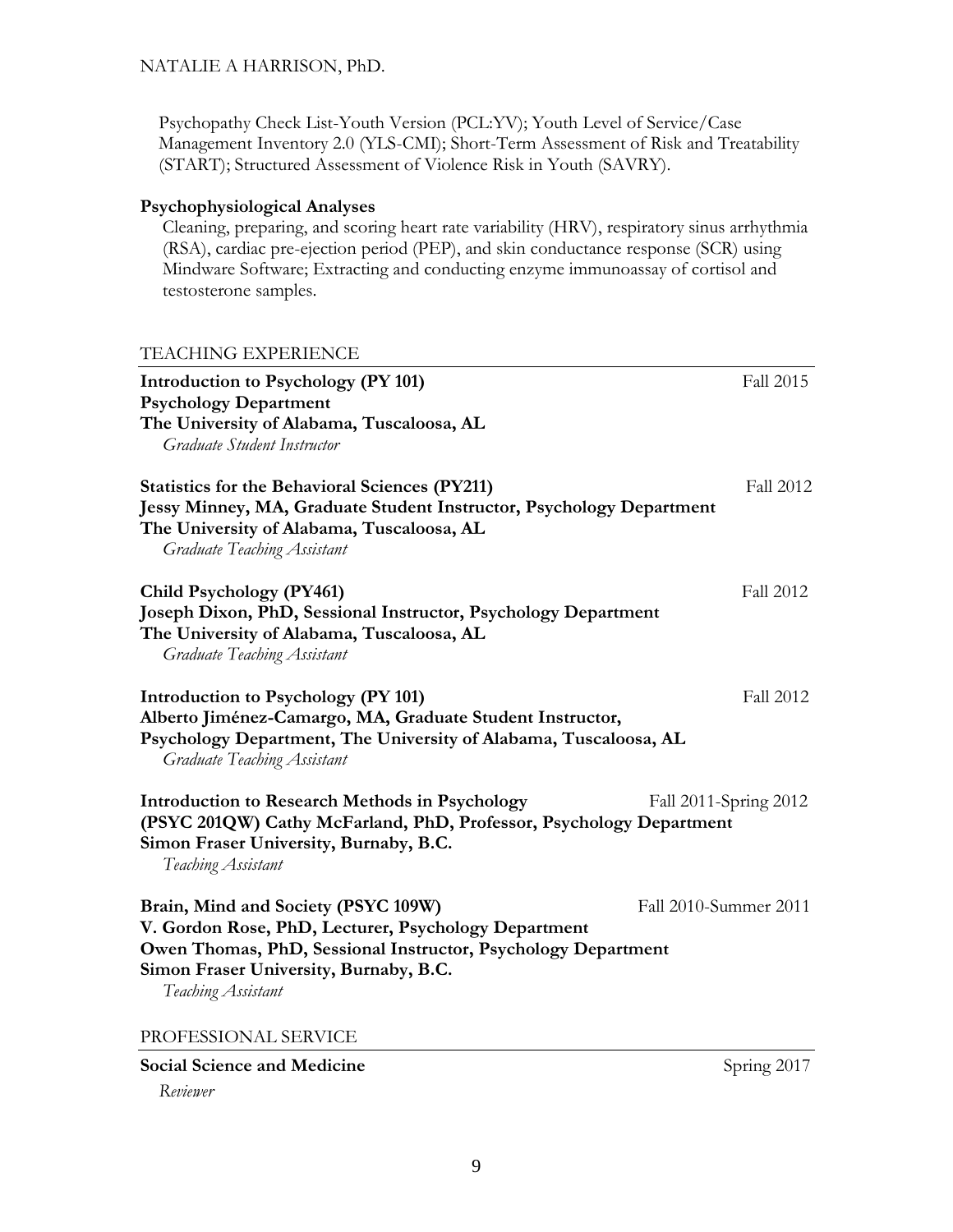| Spring 2016-August 2017                                                     |
|-----------------------------------------------------------------------------|
|                                                                             |
| Fall 2015                                                                   |
| Spring 2015                                                                 |
|                                                                             |
| Fall 2014                                                                   |
|                                                                             |
| Introductory Psychology (PY 101): Psychopathy & Serial Killers<br>Fall 2014 |
|                                                                             |
| Spring 2013                                                                 |
|                                                                             |
|                                                                             |

## HONORS AND AWARDS EARNED

| UA Graduate Student Research and Travel Award                     | Spring 2013-2017 |
|-------------------------------------------------------------------|------------------|
| <b>UA Graduate Student Association Research Award</b>             | Spring 2014-2017 |
| Social Sciences and Humanities Research Council Doctoral Award    | Spring 2014-2017 |
| American Psychology-Law Society Travel Award                      | Spring 2014      |
| American Psychology-Law Society Grant-in-Aid                      | Spring 2014      |
| American Psychology-Law Society Best Undergraduate Paper Award    | Spring 2013      |
| Joseph-Armand Bombardier Canada Graduate Scholarship              | Summer 2012      |
| Vice-President Research Undergraduate Student Research Award      | Summer 2011      |
| Simon Fraser University Undergraduate Open Scholarship            | Spring 2008-2011 |
| The Larry Young Memorial Scholarship                              | Fall 2010        |
| The Vancouver Police Revolver Club Scholarship                    | <b>Fall 2009</b> |
| The Vancouver Police Department Sergeants Association Scholarship | <b>Fall 2008</b> |
| <b>Honour Roll</b>                                                | <b>Fall 2007</b> |
| The Vancouver Police Revolver Club Scholarship                    | <b>Fall 2007</b> |
| Simon Fraser University 40th Anniversary Award                    | <b>Fall 2005</b> |

PROFESSIONAL MEMBERSHIPS

**American Psychological Association of Graduate Students**

**American Psychology-Law Society**

**Alpha Upsilon Chapter of Graduate Women in Science**

**Association of Behavioral and Cognitive Therapies**